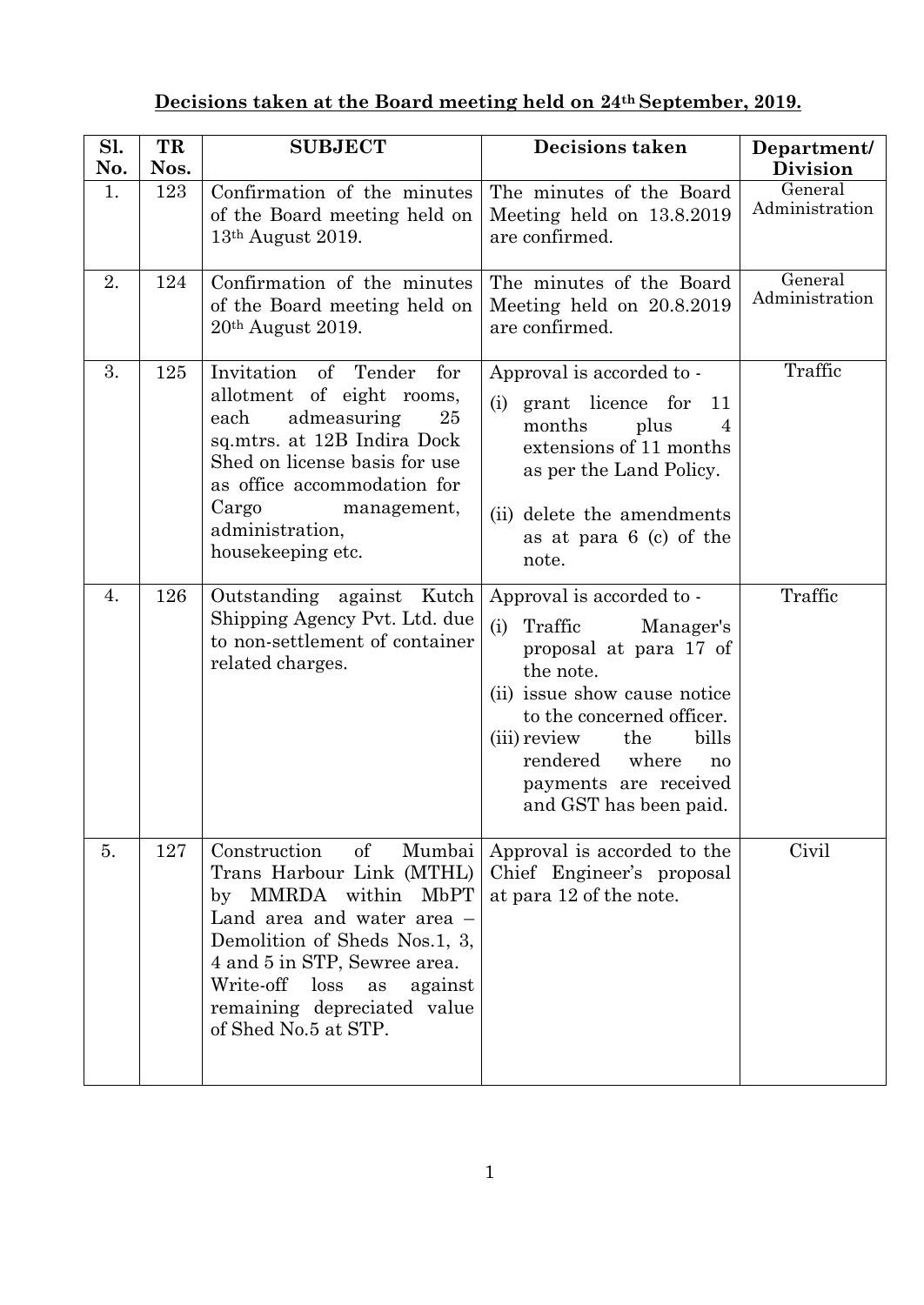| Sl.<br>No. | TR<br>Nos. | <b>SUBJECT</b>                                                                                                                                                                                                                                                   | <b>Decisions taken</b>                                                                                                                                                                                                                                                                                                                      | Department/<br><b>Division</b> |
|------------|------------|------------------------------------------------------------------------------------------------------------------------------------------------------------------------------------------------------------------------------------------------------------------|---------------------------------------------------------------------------------------------------------------------------------------------------------------------------------------------------------------------------------------------------------------------------------------------------------------------------------------------|--------------------------------|
| 6.         | 128        | Framing<br>of Mumbai<br>Port<br>Trust<br>Employees'<br>Regulations,<br>(Retirement)<br>2019.                                                                                                                                                                     | Sanction is accorded to the<br>Mumbai<br>Port<br>Trust<br>Employees'<br>(Retirement)<br>Regulations, 2019 under<br>Section 28 of the Major Port<br>Trusts' Act, 1963, subject to<br>sanction of the Central<br>Government under Section<br>$124(1)$ ibid.                                                                                   | HR Division                    |
| 7.         | 129        | T.No.09/2019 - Essential Civil<br>repairs to buildings Nos.1 to<br>6, 11, 14, 15, 17 to 21, 23, 24<br>and 27 (17 buildings) at New<br>Nadkarni<br>Colony,<br>Park,<br>Wadala.<br>Allotment of residential<br>accommodation<br>the<br>to<br>Contractor's workmen. | Chief<br>Engineer's<br>The<br>proposal at para 7 of the<br>note is approved.                                                                                                                                                                                                                                                                | Civil                          |
| 8.         | 130        | Tender for 'Grant of license<br>for organizing Ballard Estate<br>Festival at Ballard Estate,<br>Mumbai'<br>awarded<br>to<br>Ferriswheel Entertainment<br>Pvt. Ltd. (FEPL).                                                                                       | Approval is accorded to -<br>the Traffic Manager's<br>(i)<br>proposal at para 12 of<br>the note.<br>(ii) issue the advertisement<br>again with the same<br>conditions and if there<br>is no response, to allow<br>any interested party<br>willing to organize the<br>Ballard Estate festival<br>on any particular day<br>on the same rates. | Traffic                        |
| 9.         | 131        | No.E.112/2017<br>Tender<br>Housekeeping work in MbPT<br>Estate for a period of one<br>year.<br>- Approval for Excess and<br>Extra execution.                                                                                                                     | Approval is accorded to the<br>Chief Engineer's proposal<br>at para 5 of the note.                                                                                                                                                                                                                                                          | Civil                          |
| 10.        | 132        | Performance Bank Guarantee<br>Modification<br>(PBG)<br>$\equiv$<br>of<br>Tender Clause (Tender No.<br>DC-03/2019).                                                                                                                                               | The Deputy Conservator's<br>proposal at para 13 of the<br>note is approved.                                                                                                                                                                                                                                                                 | Marine                         |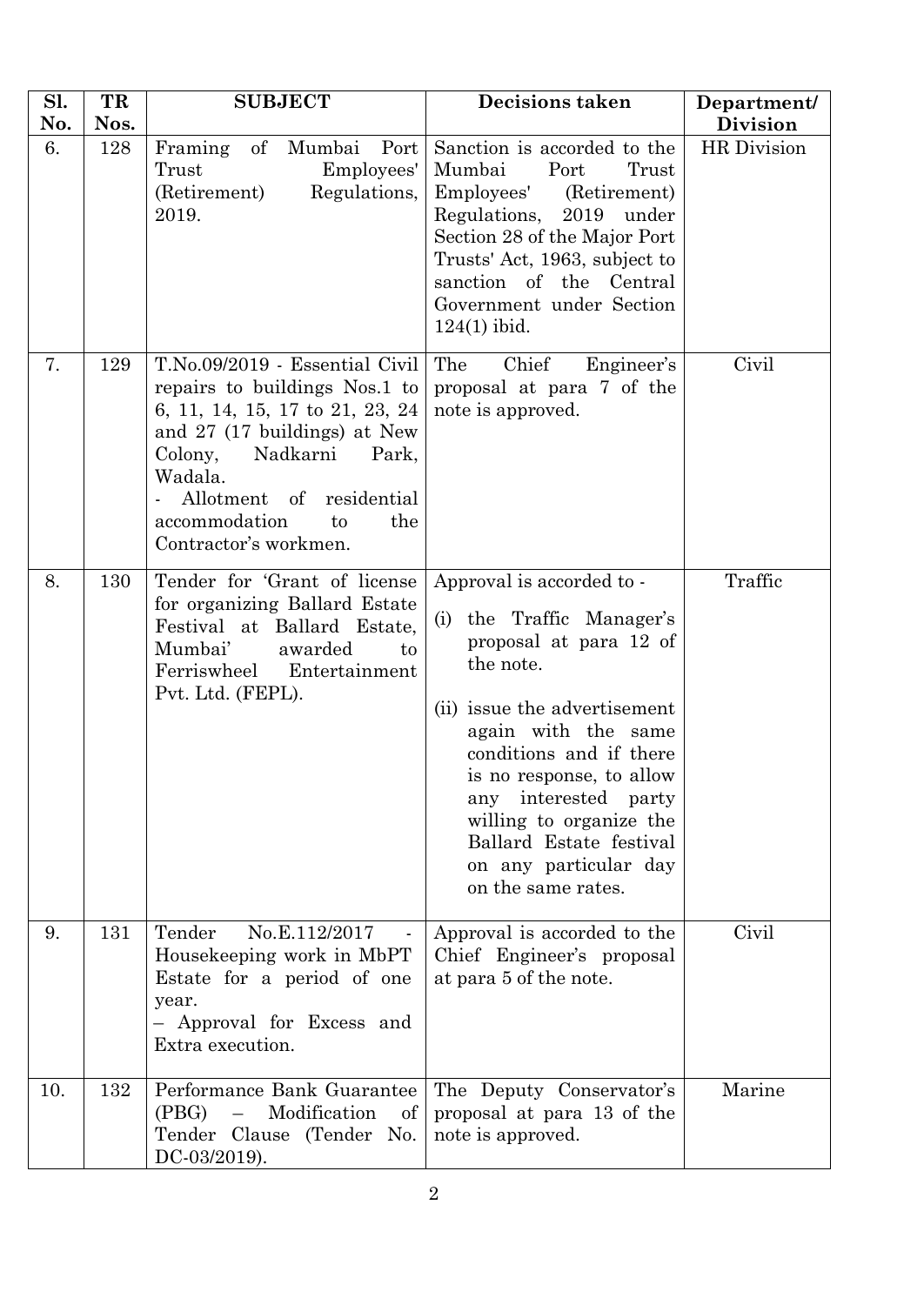| Sl.<br>No. | TR<br>Nos. | <b>SUBJECT</b>                                                                                                                                                     | <b>Decisions taken</b>                                                                                                                                                                                            | Department/<br><b>Division</b> |
|------------|------------|--------------------------------------------------------------------------------------------------------------------------------------------------------------------|-------------------------------------------------------------------------------------------------------------------------------------------------------------------------------------------------------------------|--------------------------------|
| 11.        | 133        | Tender No.MEED.04/2019<br>Provision<br>of 22 KV<br>Substation<br>for<br>Proposed<br><b>International Cruise Terminal</b><br>at Mumbai Port Trust.                  | Chief<br>The<br>Mechanical<br>Engineer's proposal at para<br>7 of the note is approved.                                                                                                                           | <b>MEED</b>                    |
| 12.        | 134        | Signing of MOUs between-<br>Mumbai Port Trust and<br>(i)<br><b>JSC</b> Georgian Railway<br>(ii) Mumbai Port Trust and<br>Anaklia<br>Development<br>Consortium LLC. | The proposal at para 9 of<br>the note is approved.                                                                                                                                                                | General<br>Administration      |
| 13.        | 135        | of<br>Revised<br>Incorporation<br>Rates in paras 81, 82, 89, 90<br>and 91 of MbPT Railway<br>Goods Tariff No.5 of 1952.                                            | The<br>Railway<br>Manager's<br>proposal at para 7 of the<br>note is ratified.                                                                                                                                     | Railway                        |
| 14.        | 136        | Dues recoverable from Shri<br>Shreekant<br>Singh,<br>$Ex-Dy.$<br>Mumbai<br>Port<br>Chairman,<br>Trust.                                                             | Approval is<br>accorded<br>$\mathbf{t}$<br>of<br>the<br>waive<br>amount<br>₹1,56,319 recoverable from<br>Shri Shreekant Singh, Ex.<br>Dy.<br>Chairman,<br>Mumbai<br>Port Trust.                                   | General<br>Administration      |
| 15.        | 137        | Float On - Float Off Vessel<br>Operations at Mumbai Port<br>Anchorage.                                                                                             | Approval is accorded to -<br>(i)<br>the<br>Deputy<br>Conservator's proposal<br>at para 16 of the note.<br>apprise the Board every<br>(ii)<br>three months.                                                        | Marine                         |
| 16.        | 138        | of<br>Allotment<br>residential<br>accommodation<br>to<br>senior<br>officers of JNPT - Review of<br>TR No. 229 dated 16.1.2015.                                     | Approval is accorded to -<br>the proposal at para 5<br>(i)<br>(a) of the note.<br>(ii) grant of extension for a<br>period of three months<br>from $24.9.2019$ on the<br>and<br>terms<br>same<br>conditions.       | Welfare<br>Division            |
| 17.        | 139        | Allotment of Flat No.<br>1,<br>Fosbery House, Colaba<br>to<br>Dr. Malini Shankar, Ex. DG<br>Shipping.                                                              | Approval is accorded to<br>of<br>retention<br>the<br>accommodation<br>upto<br>$31.12.2019$ as requested by<br>Dr. Malini Shankar and to<br>recover rent as per the<br>provisions of TR No. 74<br>dated 24.6.2003. | Welfare<br>Division            |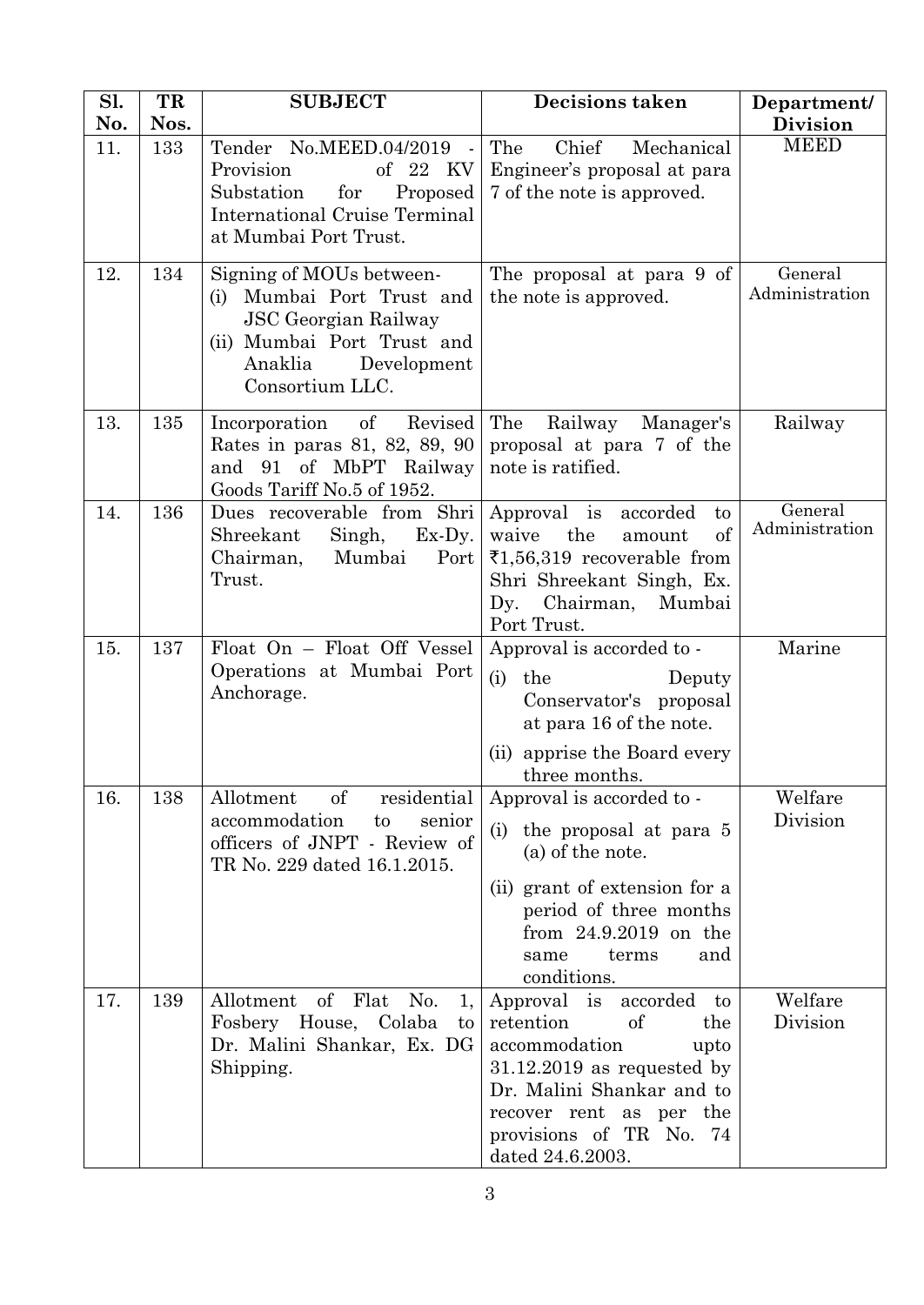| Sl.<br>No. | TR<br>Nos. | <b>SUBJECT</b>                                                                                                                                                                                                                                                                                                                                                                                                                                                                                                                                                                                 | <b>Decisions taken</b>                                                                                                                                                                                                                                                                                                                            | Department/<br><b>Division</b> |
|------------|------------|------------------------------------------------------------------------------------------------------------------------------------------------------------------------------------------------------------------------------------------------------------------------------------------------------------------------------------------------------------------------------------------------------------------------------------------------------------------------------------------------------------------------------------------------------------------------------------------------|---------------------------------------------------------------------------------------------------------------------------------------------------------------------------------------------------------------------------------------------------------------------------------------------------------------------------------------------------|--------------------------------|
| 18.        | 140        | Taking over of Plant and<br>Machinery<br>and<br>unused<br>Consumable<br>Items<br>and<br>Timber Material, etc., lying in<br>MbPT Workshop by MDL.                                                                                                                                                                                                                                                                                                                                                                                                                                               | Approval is accorded to the<br>Chief<br>Mechanical<br>Engineer's proposal<br>at<br>paras 4 and 5 of the note.                                                                                                                                                                                                                                     | <b>MEED</b>                    |
| 19.        | 141        | Construction<br>Eastern<br>of<br>Freeway from Prince of Wales<br>Museum to Anik<br>Junction<br>(start of APLR).<br>(1) Claim on MMRDA against<br>damages to MbPT's OFC<br>and electrical cables and<br>Release of ₹10 crore FDR.<br>(2)                                                                                                                                                                                                                                                                                                                                                        | Approval is accorded to -<br>(i)<br>the Chief Engineer's<br>proposal at para 9<br>$(a)(i)$ to $(iii)$ ;<br>return the FDR of $\overline{510}$<br>(ii)<br>crores to MMRDA on<br>receipt of payment of<br>amount as at para 9<br>$(a)(i)$ to $(iii)$ plus taxes;<br>the<br>waive<br>$(iii)$ to<br>Supervision<br>Charges<br>as at para $9(a)(iv)$ . | Civil                          |
| 20.        | 142        | Issue of Licenses to operate<br>Harbour Cruise. (Tender No.<br>DC-03/2018).                                                                                                                                                                                                                                                                                                                                                                                                                                                                                                                    | Approval is accorded to the<br>Tender<br>Committee's<br>recommendations at para 6<br>of the note.                                                                                                                                                                                                                                                 | Marine                         |
| 21.        | 143        | 1. Condonation of time barred<br>of refund of vessels viz.<br>M.V.<br>Sumo,<br>M.V.<br>Al<br>Marwa, M.V. Ocean Glory,<br>H<br>and<br>M.V.<br>Leen<br>processing of refund of<br>M.V. Greenwich Progress<br>and adjusting the same<br>against outstanding Port<br>Trust<br>charges<br>of M.V.<br>Megah Cement, LDT 3517<br>МT<br>of<br>Kasturi<br>Commodities Pvt. Ltd.<br>2.<br>Proposed filing of suit<br>against<br>Kasturi<br>Commodities Pvt. Ltd. for<br>of<br>balance<br>recovery<br>outstanding Port Trust<br>charges in respect of M.V.<br>"Megah Cement"<br>LDT<br>3517 MT at LBS-05. | Approval is accorded to the<br>Traffic Manager's proposal<br>at para $10(6)$ of the note.                                                                                                                                                                                                                                                         | Traffic                        |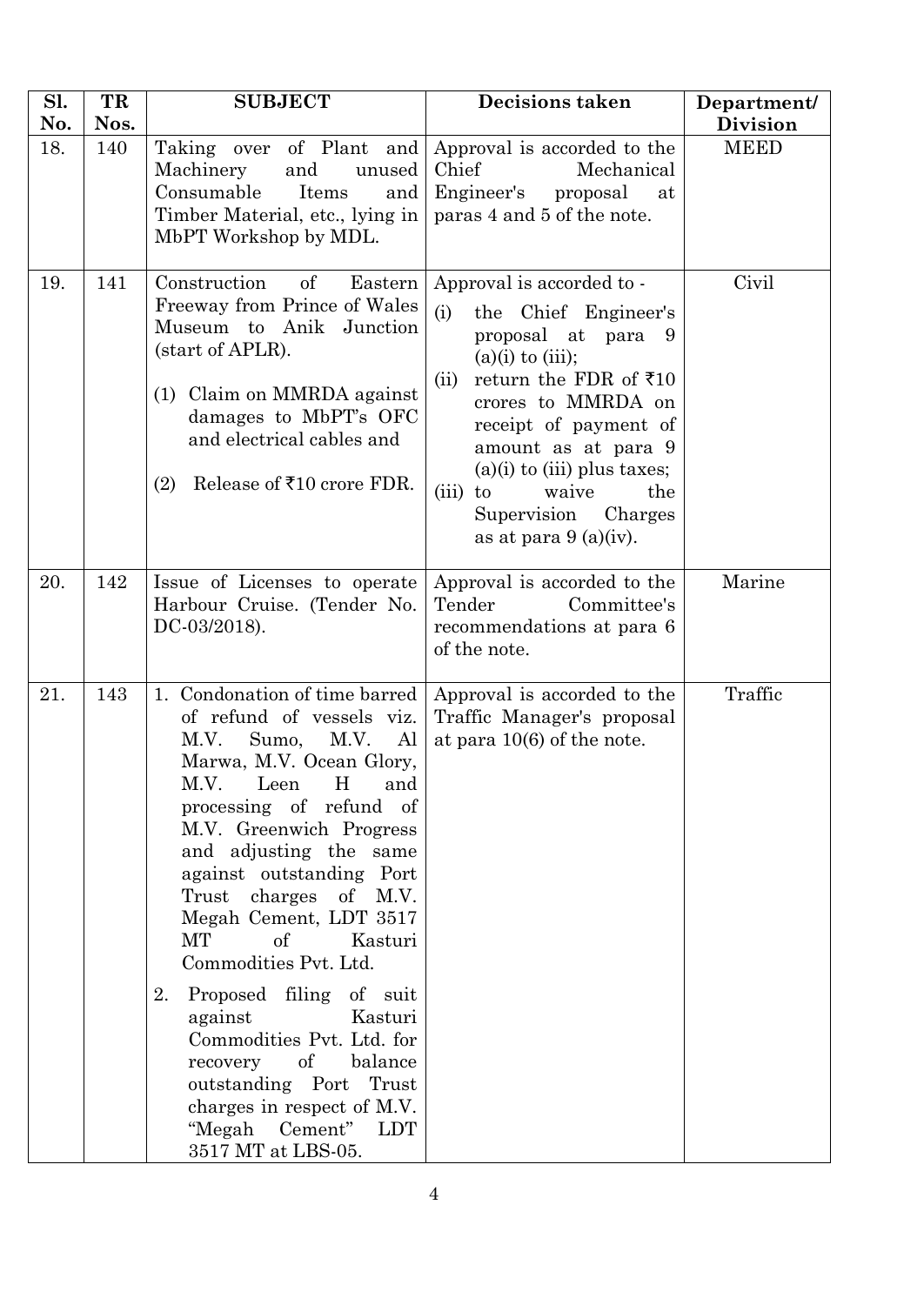| Sl.<br>No. | TR<br>Nos. | <b>SUBJECT</b>                                                                                                                                                                                                                                                                     | <b>Decisions taken</b>                                                                                                                                                                                                                                                                                                                                                                                                           | Department/<br><b>Division</b> |
|------------|------------|------------------------------------------------------------------------------------------------------------------------------------------------------------------------------------------------------------------------------------------------------------------------------------|----------------------------------------------------------------------------------------------------------------------------------------------------------------------------------------------------------------------------------------------------------------------------------------------------------------------------------------------------------------------------------------------------------------------------------|--------------------------------|
| 22.        | 144        | Operation and<br>Retrofitting,<br>Maintenance<br>$\sigma f$<br>R <sub>O</sub><br>Pax<br>Terminal<br>Passenger<br>cum<br>Restaurant at Prince's Dock,<br>Mumbai Port.                                                                                                               | Chief<br>The<br>Engineer's<br>proposal at para 6 of the<br>note is approved.                                                                                                                                                                                                                                                                                                                                                     | Civil                          |
| 23.        | 145        | Action Taken Report on the<br>decisions taken in the Board<br>meetings held on 13th August<br>$2019$ and $20^{th}$ August 2019.                                                                                                                                                    | The Action Taken Reports<br>on the decisions taken in<br>the Board Meeting held on<br>13.8.2019 and 20.8.2019 is<br>approved, reviewed<br>and<br>taken on record.                                                                                                                                                                                                                                                                | General<br>Administration      |
| 24.        | 146        | $\sigma f$<br>Appointment<br>Shipping<br>Corporation of India as a<br>'Consultant'<br>purchase,<br>to<br>deliver and trial operation of<br>ROPAX vessel.                                                                                                                           | The Deputy Conservator's<br>proposal at para 13 of the<br>note is approved.                                                                                                                                                                                                                                                                                                                                                      | Marine                         |
| 25.        | 147        | Tender No.MEED<br>11/2019 -<br>work for<br><b>HVAC</b><br>proposed<br><b>International Cruise Terminal</b><br>at Mumbai Port Trust.                                                                                                                                                | Chief<br>The<br>Mechanical<br>Engineer's proposal at para<br>10 of the note is approved.                                                                                                                                                                                                                                                                                                                                         | <b>MEED</b>                    |
| 26.        | 148        | (RSP)<br>MbPT<br>Employees'<br>Regulations,<br>2010<br>Amendments in RRs of Head<br>of Departments                                                                                                                                                                                 | Sanction is accorded to the<br>proposed amendment in the<br>respective RRs of HoDs and<br>Regulation 4 as set out at<br>Annexure<br>under<br>Ι,<br>Regulation 5 of the Mumbai<br>Port<br>Trust<br>Employees'<br>(Recruitment, Seniority and<br>Promotion)<br>Regulations,<br>2010 read with Section 28<br>of the Major Port Trusts<br>1963,<br>subject<br>Act,<br>to<br>sanction of the Government<br>under Section 124(i) ibid. | General<br>Administration      |
| 27.        | 149        | Revision<br><sub>of</sub><br>SoR<br>w.e.f.<br>1.10.2012 to 30.9.2017.                                                                                                                                                                                                              | Consideration deferred.                                                                                                                                                                                                                                                                                                                                                                                                          | Estate<br>Division             |
| 28.        | 150        | Consideration of Valuation<br>Report for fixation of Schedule<br>Rates<br>(SoR)<br>2017-22/<br>οf<br>Reserve price w.e.f. 1.10.2017<br>for Ready Reckoner (RR) zone<br>2/22<br>Division of<br>of<br>$\rm Fort$<br>Plots<br>Ballard<br>Various<br>at<br>Estate and Mody Bay Estate. | The CE & HoD (Estate)'s<br>proposal at para 4 of the<br>note is approved.                                                                                                                                                                                                                                                                                                                                                        | Estate<br>Division             |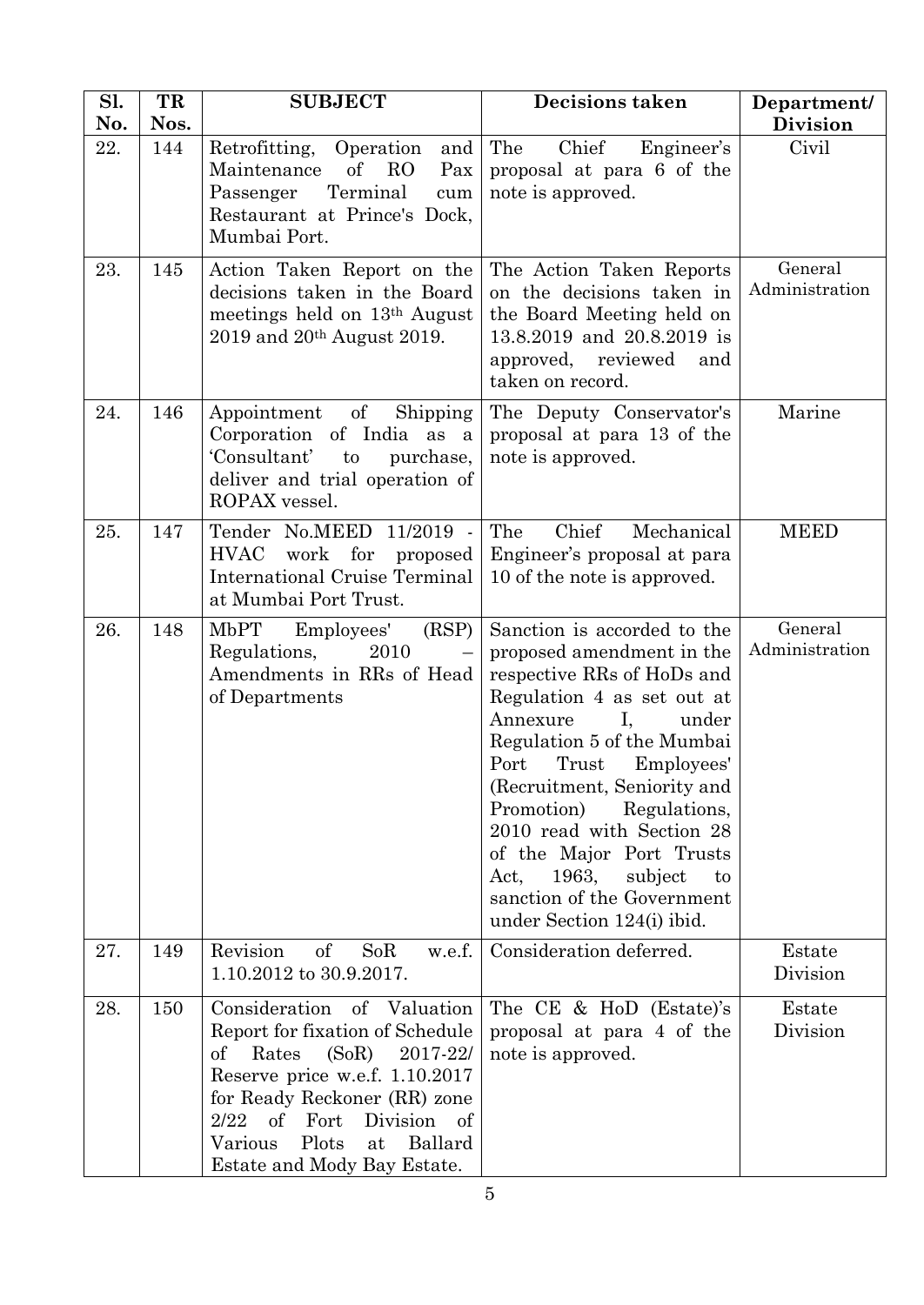| Sl.<br>No. | TR<br>Nos. | <b>SUBJECT</b>                                                                                                                                                                                                                                                                                         | <b>Decisions taken</b>                                                                                                                                                                                                                                                                         | Department/<br><b>Division</b> |
|------------|------------|--------------------------------------------------------------------------------------------------------------------------------------------------------------------------------------------------------------------------------------------------------------------------------------------------------|------------------------------------------------------------------------------------------------------------------------------------------------------------------------------------------------------------------------------------------------------------------------------------------------|--------------------------------|
| 29.        | 151        | e-auction No. 3738 (MSTC) for<br>sale of sunken ship removal of<br>wreck<br>vessels<br>lying<br>in<br>Mumbai Harbour.<br>- Extension of delivery period.                                                                                                                                               | Approval is accorded to:<br>(i) removal of two more<br>wrecks by the existing<br>bidder at a rate fixed in<br>the new tender, i.e.,<br>higher of the two.<br>(ii) issue an advertisement<br>for the removal of the<br>remaining 18 wrecks<br>and<br>more than<br>one<br>bidder be entertained. | Marine                         |
| 30.        | 152        | Discounted rates to be made<br>effective<br>the<br>rates<br>on<br>applicable w.e.f. 3.10.2019 as<br>per approved SOR.                                                                                                                                                                                  | The Deputy Conservator's<br>proposal at para 3 of the<br>note is approved for a<br>period of one year, subject<br>compliance<br>the<br>of<br>to<br>observations in the note of<br>discussion.                                                                                                  | Marine                         |
| 31.        | 153        | <sub>of</sub><br>Allocation<br>additional<br>berthing space to Coast Guard<br>with area for development of<br>Complex<br>Ship Support<br>at<br>MbPT.                                                                                                                                                   | Approval is accorded to the<br>Traffic Manager's proposal<br>at paras 23 and 25 with the<br>revised upfront payment of<br>₹130,38,72,473 (for<br>land<br>and water area).                                                                                                                      | Traffic                        |
| 32         | 154        | Laying of $8$ " dia, 20 meter<br>pipeline to enhance loading of<br>Bunker Barges at Old Pir Pau<br>Pier Jetty by BPCL.                                                                                                                                                                                 | The<br>Chief Engineer<br>&<br>HoD(Estate)'s proposal at<br>para 7 of the<br>note<br>$\mathbf{1}\mathbf{s}$<br>approved.                                                                                                                                                                        | Estate<br>Division             |
| 33         | 155        | for<br>Invitation<br>$\mathrm{of}$<br>tender<br>of<br>open/covered<br>allotment<br>space for offshore activities<br>viz. storage/cargo<br>operation<br>with or without installation of<br>facilities,<br>handling<br>cargo<br>equipment<br>within<br>the<br>earmarked area at 10 ID of<br>Mumbai Port. | Consideration deferred.                                                                                                                                                                                                                                                                        | Traffic                        |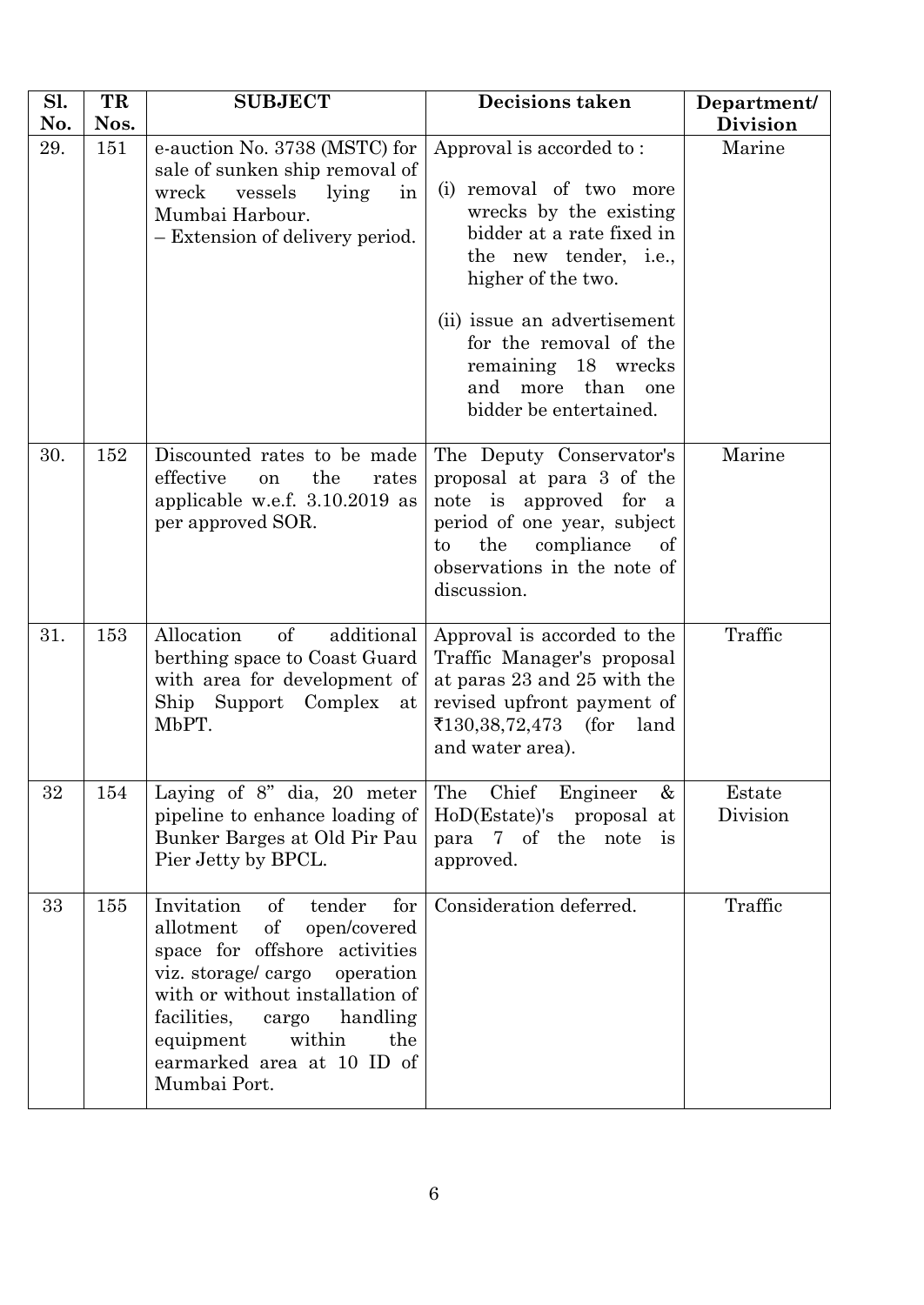| Sl.<br>No. | TR<br>Nos. | <b>SUBJECT</b>                                                                                                                                                                                               | <b>Decisions taken</b>                                                                                                                                                                          | Department/<br><b>Division</b> |
|------------|------------|--------------------------------------------------------------------------------------------------------------------------------------------------------------------------------------------------------------|-------------------------------------------------------------------------------------------------------------------------------------------------------------------------------------------------|--------------------------------|
| 34         | 156        | Discount on Port charges $-$<br>Request from<br>Angriya Sea<br>Eagle                                                                                                                                         | Approval is accorded<br>to<br>grant 20% rebate on the<br>present charges to Angriya<br>Sea Eagle.<br>However, no<br>refund to be paid to them<br>and to be adjusted against<br>the charges due. | Traffic                        |
| 35         | 157        | Repair to Approach Trestle at<br>Ferry Wharf.                                                                                                                                                                | Chief<br>The<br>Engineer's<br>proposal at para 15 of the<br>note is approved.                                                                                                                   | Civil                          |
| 36.        | 158        | Allotment of land on long<br>term lease for installation of<br>tank farms in the area at RCF<br>plot, Pir Pau.                                                                                               | The<br>Chief<br>Engineer's<br>proposal at para 3 of the<br>note is approved.                                                                                                                    | Civil                          |
| 37         | 159        | Consideration of granting way<br>leave permission to MCGM for<br>proposed<br>Mumbai<br>Coastal<br>Road Project <i>i.e.</i> underground<br>tunnel<br>below<br>Girgaon<br>Chowpaty.                            | Chief Engineer<br>The<br>&<br>HoD(Estate)'s<br>proposal at<br>para 6 of the note<br>is<br>approved.                                                                                             | Estate<br>Division             |
| 38         | 160        | Request by India Tourism<br>Development Corporation Ltd.<br>for extension of license<br>period, for operating Duty<br>Free Shop at International<br>Cruise Terminal, BPX and<br>decreasing the license fees. | Approval is accorded to the<br>Traffic Manager's proposal<br>at para 9 and 10 (i) of the<br>note.                                                                                               | Traffic                        |
| 39         | 161        | High Court $-$ O.O.C.J.<br>Writ petition (L.) No. 1903 of<br>2019<br>Hotel Amarjit Pvt. Ltd.<br>Petitioner<br>V/s<br>Port<br>Shri<br>Mumbai<br>Trust<br>Hospitality<br>Sukhsagar<br>Services.<br>Respondents | Approval is accorded to the<br>of professional<br>payment<br>Milind<br>charges<br>Shri<br>$\mathbf{t}$<br>Sathe, Sr. Advocate,<br>as<br>brought out in para 3 of the<br>note.                   | Legal Division                 |
| 40.        | 162        | Sanction<br>to<br>extension<br>Contract for a further period<br>of six months on monthly<br>basis for hire of 50 ton tug<br>Ocean Gallant.' - Tender No.<br>DC-03/2010.                                      | of Approval is accorded to the<br>Variation<br>Committee's<br>recommendations at para<br>6 of the note.                                                                                         | Marine                         |